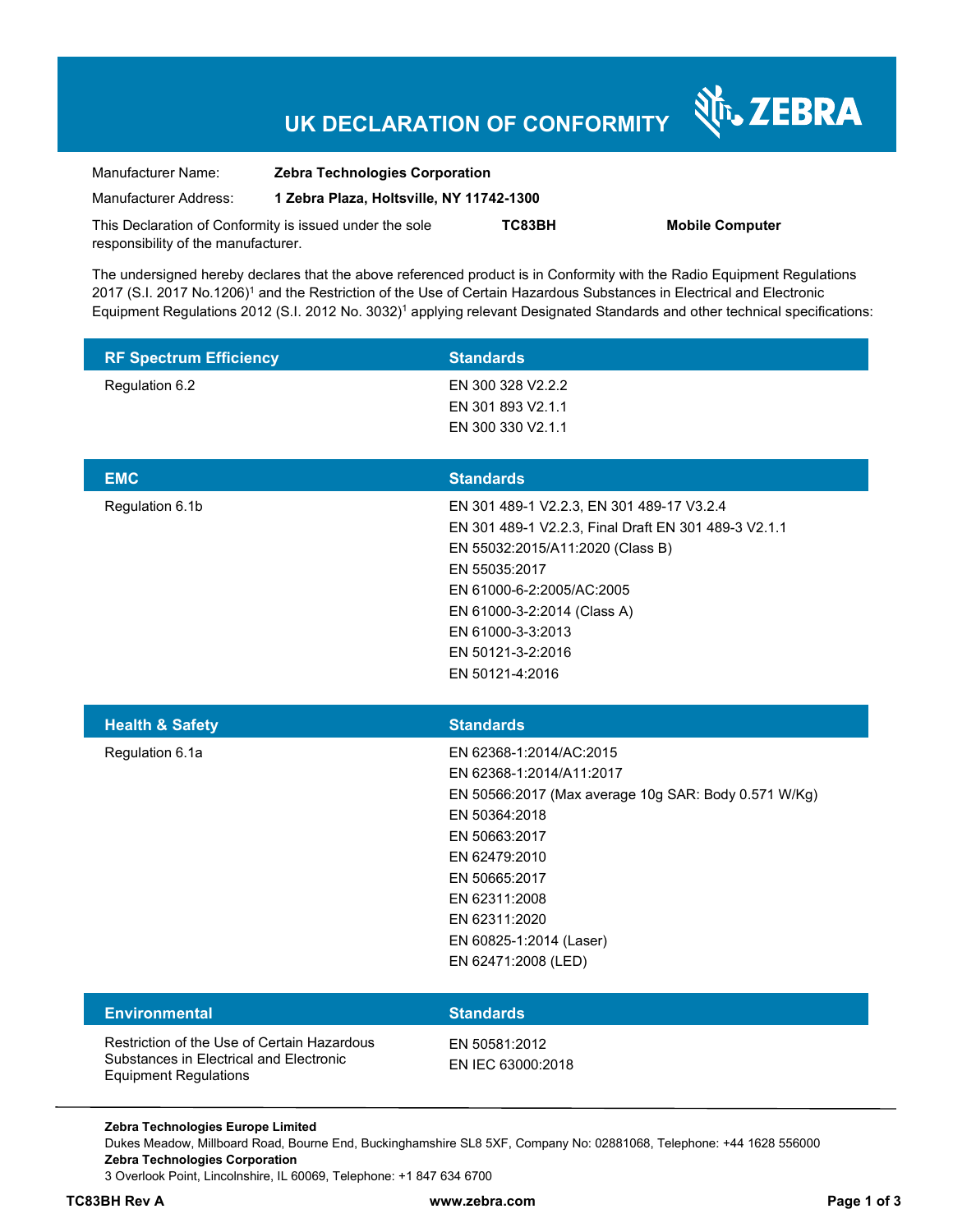## **UK DECLARATION OF CONFORMITY**

With regard to the Radio Equipment Regulations 2017 (S.I. 2017 No.1206)<sup>1</sup>, the conformity assessment procedure referred to in regulation 41(4)(a) and detailed in Schedule 2 has been followed.

 $^{\rm 1}$  As amended by applicable EU withdrawal legislation implemented at the time of issuing this declaration

#### **Signed on behalf of Zebra Technologies Corporation**

*(Signature of authorized person)* Marco Belli Rev: A Sr. Manager, Regulatory Date: 6 April 2021 Place: Bourne End, UK

र्शे<sub>ि</sub> ZEBRA